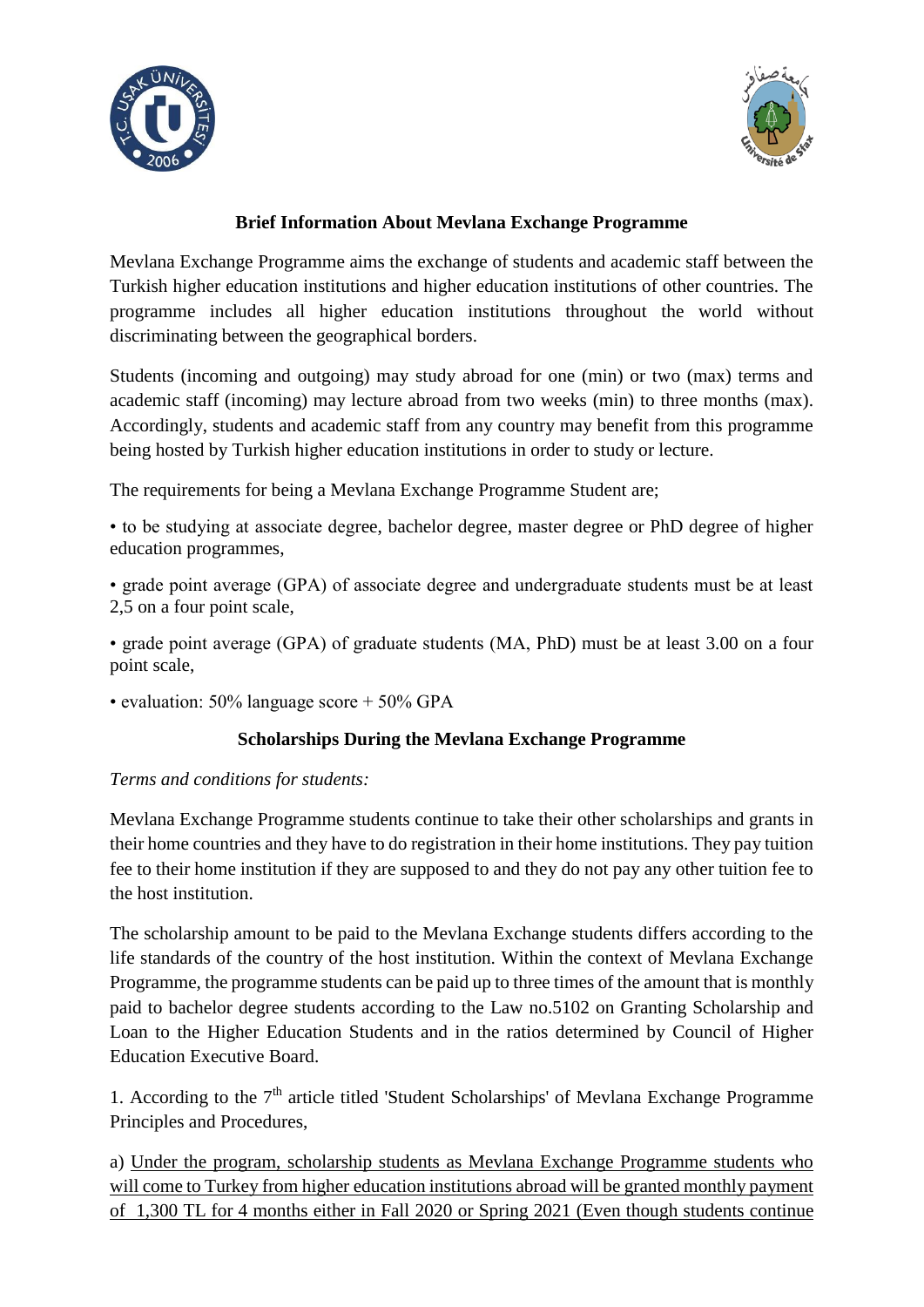their education for two terms, they are paid only for 4 months. No transportation fee will be paid to students).

b) Under the program, scholarship students as Mevlana Exchange Program will go to higher education institutions abroad students from higher education institutions in Turkey amounts are presented in the table below the monthly payment of scholarships,

| <b>REGIONS/CONTINENTS</b>                                   | <b>OUTGOING STUDENT</b><br><b>MONTHLY SCHOLARSHIP</b><br><b>AMOUNT</b> |
|-------------------------------------------------------------|------------------------------------------------------------------------|
| Europe, Asia-Pacific, Latin America, North<br>America       | 1.650 TL                                                               |
| Sub-Saharan Africa, Central Asia                            | 1.500 TL                                                               |
| South Caucasus, South Asia, Middle East and<br>North Africa | 1.400 TL                                                               |

*Terms and conditions for academic staff:*

Payments to be made to incoming academic staff who will participate in the mobility program within the scope of the Mevlana Exchange Program shall be carried out in accordance with the amounts specified in the table below (Transportation Payment Table and Payables Table).

| <b>REGIONS/CONTINENTS</b>                                              | <b>THE</b><br><b>AMOUNT</b><br><b>OF DAILY</b><br><b>WAGE FOR</b><br><b>TEACHING</b><br><b>MEMBERS</b> | <b>THE</b><br><b>AMOUNT</b><br><b>OF DAILY</b><br><b>WAGE FOR</b><br><b>OTHER</b><br><b>TITLES</b> | <b>TRANSPORTATION</b> |
|------------------------------------------------------------------------|--------------------------------------------------------------------------------------------------------|----------------------------------------------------------------------------------------------------|-----------------------|
| Asia-Pacific, Latin America,<br>North America                          | 55 TL                                                                                                  | 45 TL                                                                                              | 4.600 TL              |
| Sub-Saharan Africa, Central<br>Asia                                    | 55 TL                                                                                                  | 45 TL                                                                                              | 3.500 TL              |
| Europe, South Caucasus, South<br>Asia, Middle East and North<br>Africa | 55 TL                                                                                                  | 45 TL                                                                                              | 3.100 TL              |

# **Required Documents for Application**

# *Students:*

- Transcript of records
- Language proficiency certificate/document
- Application Form (Annex I)
- Information Form (Annex II)
- CV